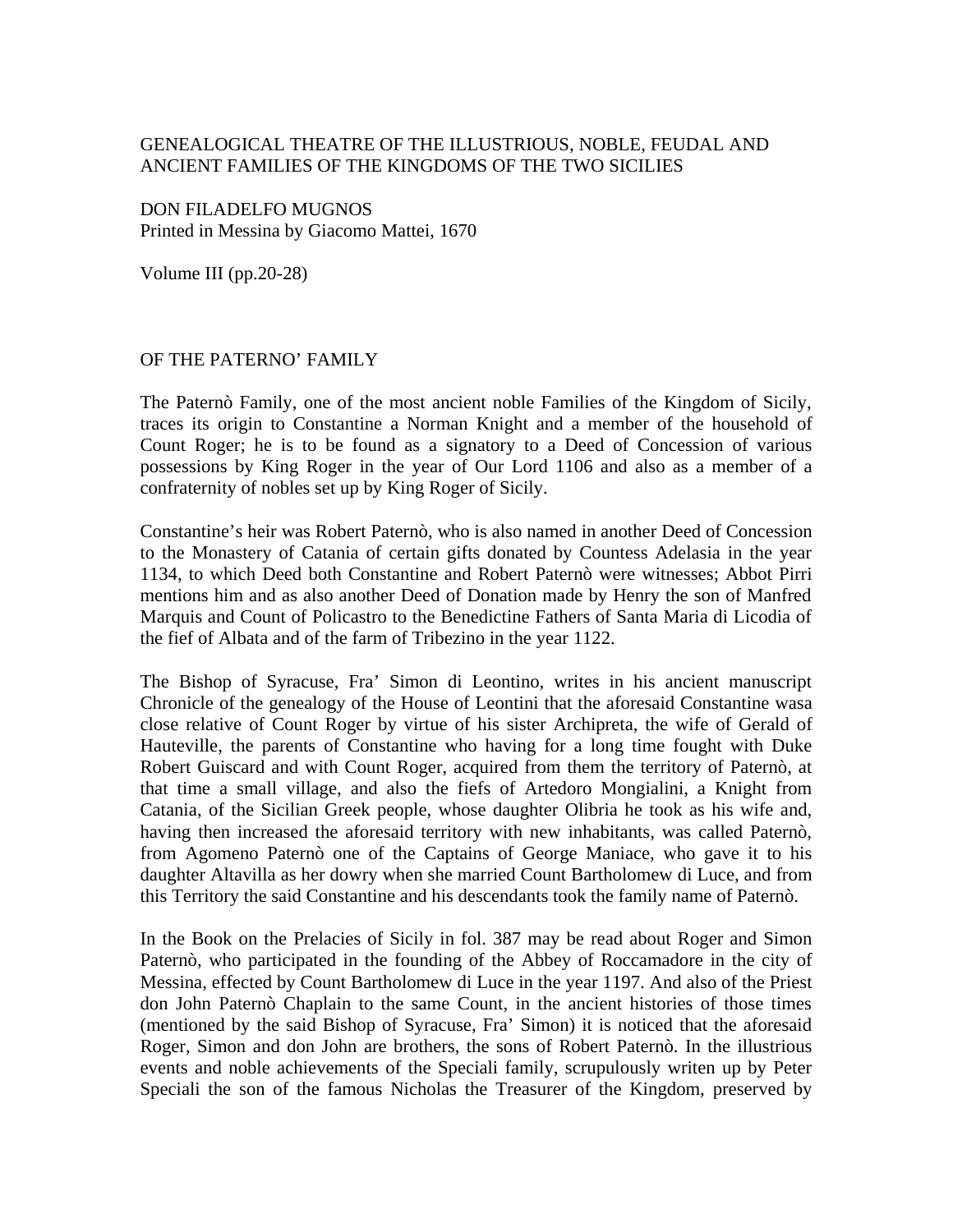Prince don Blaise Marchese e Speciali, is to be found that the said Roger Paternò Lord of Mongialini married Gaudiosa the daughter of Matthew Bonelli, one of the earliest Barons who flourished under King William I and who killed Maione, by whom he had as children John, Aldorisio, Matthew and William Paternò who in the wars between the Emperor Henry VI and King William III of Sicily fought on the side of the aforesaid King William Aldorisio and Matthew, who lost not only their goods, but their lives as well; John who was a follower of the Emperor Henry was chosen by him to be Governor of his native city Catania for three years. But William Paternò the son of Aldorisio and Giovannuzzo the son of Matthew, in fear before the anger of Emperor Henry, fled to Aragon in 1191 where they were employed in the service of the King don Alphonse II of Aragon and with military discipline they made happy progress in the struggle against the Moors; such that they received from that King two towns in the Kingdom of Aragon which took their surname of Paternoy, as is related by Mugno Alfonzo and Diego di Sangil in their ancient Chronicles of Catalonia, which say that beyond those two towns, as a sign of the King's affection, they were to take as their arms the four red pales of Aragon on a gold field, over which Simon or Scimenez de Paternoy, Captain of a squadron of three hundred armed horsemen under King James the Conqueror, placed the blue bend just as is displayed today by the Paternò Family of Catania, and the aforesaid Scimenez served so well the cause of the said King Kames that beyond being confirmed on him the aforementioned towns, but also the perpetual governorship of the Island of Minorca, where to this day in many buildings of the Conventual Friars or the Capuchins can be seen sculpted the said arms, thanks to the donations and benefices that they derived from this family.

It was the son the said Scimenez, according to Diego de Sangil mentioned above, Garzi Walter who emerged in the as one of the greatest knights of his time in the military career, always in service of the King don Peter the Great in times of war, as well as in other important matters, and with him he also travelled then into Sicily, to serve him in the conquest of the Kingdom after the Sicilian Vespers, where in Catania itself having found an hereditary link connected with the first John Paternò, just as wrote the said Bishop Fra' Simon di Leontino, by the death of John the son of the John first mentioned without legitimate heir, he obtained that great inheritance, with which as well as with other possessions that he received from King Peter as well as with the dowry of his wife Polisena Maletta, the daughter of Anthony the brother of Count Fredrick, he became rich and powerful in Catania. With the aforesaid Polisena Maletta his wife he had as children Rainier and Benedict, who with their father Walter are mentioned in an act of donation made by Count Frederick Maletta, Grand Chamberlain of the Kingdom, to the Monastery of the Benedictines in Catania in the year 1297 and in the confirmation of which in 1314 the said Rainier and Benedict are called with the title of Lords.

The second son of Scimenez de Paternoy, called Alvarez according to the author quoted above Diego de Sangil, was the founder of the family of Paternò of Aragon and Catalonia, amongst his descendents is seen Cypres de Paternoy who in the year 1453 was chosen by the Most Serene King John of Aragon and by the University of Saragoza to be Godfather by holding at the font the Infant don Ferdinand, subsequently called the Catholic King, maternal grandfather of the Emperor Charles the Fifth. Lord Gonzalo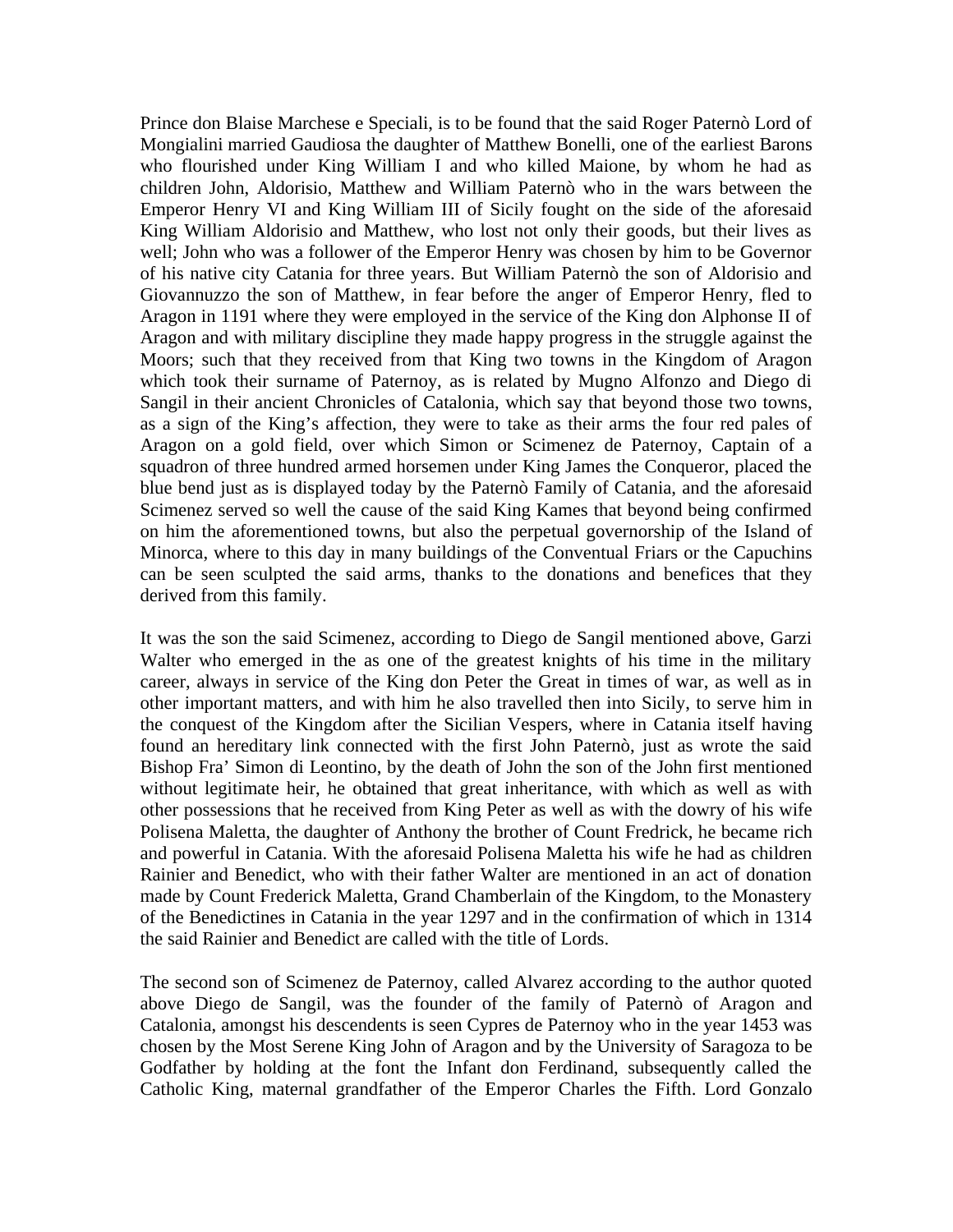Paternoy, Treasurer of Saragoza in Aragon, was one of those among the military Knights who swore the oath of loyalty in the matter of the future succession of the Princess Joanna.

Sancho Paternò was also Treasurer and chosen by the University with don John of the same family to hold office with the Holy Inquisition and, although on the mentioned occasions they appear with the title of Mossen, I say that this title means nothing other than Lord in the Aragonese idiom, as also indicates Duke don Ferrante la Marra among the families of Naples. Finally Zurita, Dr. Vincent Blasco del Lanuzza in the supplement to the Chronicles of Aragon, Fra' James Bossio in the History of the Knights of Malta, Mugno Alfonzo, Diego di Sangil, our Lucio Marineo the Bidinese and many others make fine references to this family.

Jerome Alonia tells in the book which he wrote on the origins and descendence of the Royal House of Aragon that don Michael, the son of the Infante don Peter of Aragon, finding himself deprived of the paternal inheritance of the Lordship of Ayerbe and of Zenia, which should have descended to him as a grandson in direct descent of King James III, bought many towns and castles and among the towns was that of Paternoy in 1287.

But returning to the family of Paternò of Sicily, which through the prudence of the said Walter, Rainier and Benedict became most famous, from Rainier was born John Walter who was Page to King Peter II and Chief Secretary to King Louis, Frederick, Olivella the wife of Henry Grimaldi a knight from Genoa and Agatuzza wife of James Speciali a knight from Messina, who all prospered amid much splendour.

John Walter was the father of Nicholas, John and Rainier. Nicholas was civil governor of the city of Catania in 1366 as may be read in the foundation document of the Abbey of Novaluce, by a donation of Artale d'Alagona, Count of Mistretta. He served King Frederick III with four armed horsemen as may be seen in a charter of the same King of the first of April of the year 1358 until the end of August for which he was rewarded by the King with the Prefectships of the cities of Noto and Caltagirone for the year 1359. Since in those times the Captains of the cities were alse responsible for the militry administration, with regard to civil wars in the Kingdom, so in addition the King had paid from his own resources 50 ounces of gold for the Captaincy of Noto and 48 ounces for that of Caltagirone. It was the case in those times that noblemen were obliged to assist in the government of the cities and moreover were paid by the King because they were honest and not self-serving.

Nicholas also held the office of Great Chamberlain of the Kingdom with 50 ounces of gold as a reward for his military services, the office of Secretary and that of Royal Prosecutor of Catania, and a further 36 ounces every year from Queen Blanche for the duration of his life. He took as his wife Falcona the daughter of Frederick Falcone, a nobleman from Messina and grandson of that Frederick who is celebrated in the histories of Fazello; he was father to John, who was brought up with Queen Mary, during the lifetime of King Frederick III, so that he became a member of her household and that of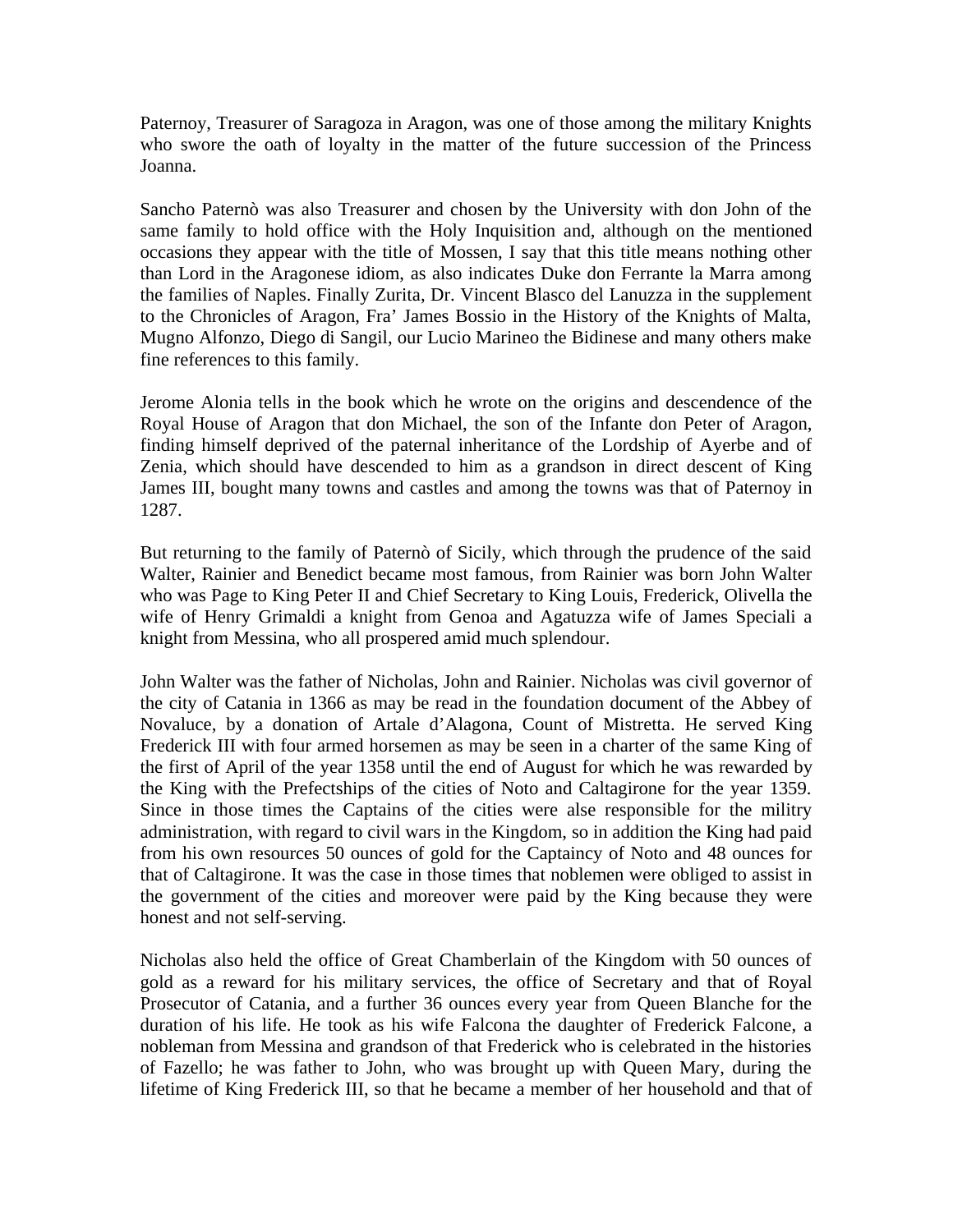her husband King Martin, from whom then received the office of Secretary of the City of Syracuse with the right to substitution as well as extensive lands, for having served them when in first attack that was made by the King with Queen Mary his wife against seditious rebels, as can be read in the Privilege of Concession in the Register for the said year 1392. By the same King he was chosen to be Treasurer, then Regent in the place of Louis of Aragon, relative of the said King, and in the Royal Decree it says : Therefore in view of the faith, wisdom, aptitude and well tested loyalty on the part of the knight John of Paternò, since he has been tested in many other reigns and offices, we reward for justice, faith and knowledge which surrounded you in the office of Treasurer of the said Privy Council as Treasurer with all privileges, etc. By the same King he was made Lieutenant and then Vicar General in Noto with the powers of civil and criminal justice, the power to declare war and the authority to receive the homage and the recognition of the holders of castles and also the task of nominating the officials for the city of Syracuse for the year 1395.

Moreover he was granted the Barony of Murgo, which he surrendered for the fiefs of Burgio, Saline, Trifoglietta and other possessions of Paul Capobianco when he was declared a rebel and often King Martin visited him in his house for amusement and to witness the feasts and jousts which were held on the Plain of the Fair. His son Nicholas held the Secretaryship of Catania, to which was added 36 ounces of gold by Queen Blanche for having served faithfully against the forces of Bernard Caprera, Count of Modica, who tried to capture the Queen. Benedict Paternò, John's second son, continued the same services and was Secretary of Catania as well as Baron of the Land of Castania and of the Forest of Pantano. He faithfully served the King alongside John his father against Artale d'Alagona who occupied the city of Catania, where he received from the same King and from Queen Blanche he received a large territory confiscated from Matthew Puglisi the rebel and he was also authorised to contract matrimony with the daughter of Thomas Massaro and was made Rector of the Diocese of Catania and Receiver of the Harbour and Offices of Catania with a gift of 70 tratti every year. He was sent by the same King as Ambassador to the Supreme Pontiff Boniface IX in Rome along with the Archbishop of Messina, the Bishop of Catania and other Knights of the Kingdom as can be read in a letter in Italian from the same King dated from Catania the 29th October 1393 in which letter it says that Benedict was Treasurer to the Pope and the Apostolic Chamber, an office which certainly demanded learning, wealth confidence and integrity. Finally this family was held in such affection by King Martin that he enriched it with fiefs, powers and sources of income.

Walter, the third son of the aforesaid John, was Baron of Imbaccari and of the supplements of Saline; equally was assigned to him all the annual expenses that he incurred during his period of study spent in Padua, being then still quite young he was made a Judge of the Supreme Council of the Holy Conscience in 1406, 1409 and 1412 and Judge of the Supreme Court. Moreover King Alphonse held this family in great esteem and gave Walter Paternò the office of Judge of Catania for life with the power to be substituted by such person as found his favour. He made him Protonotary of the Kingdom, he sent him as Ambassador to the Supreme Pontiff Eugene IV to explain his cause and to obtain the investiture of the Kingdom of Naples, notwithstanding that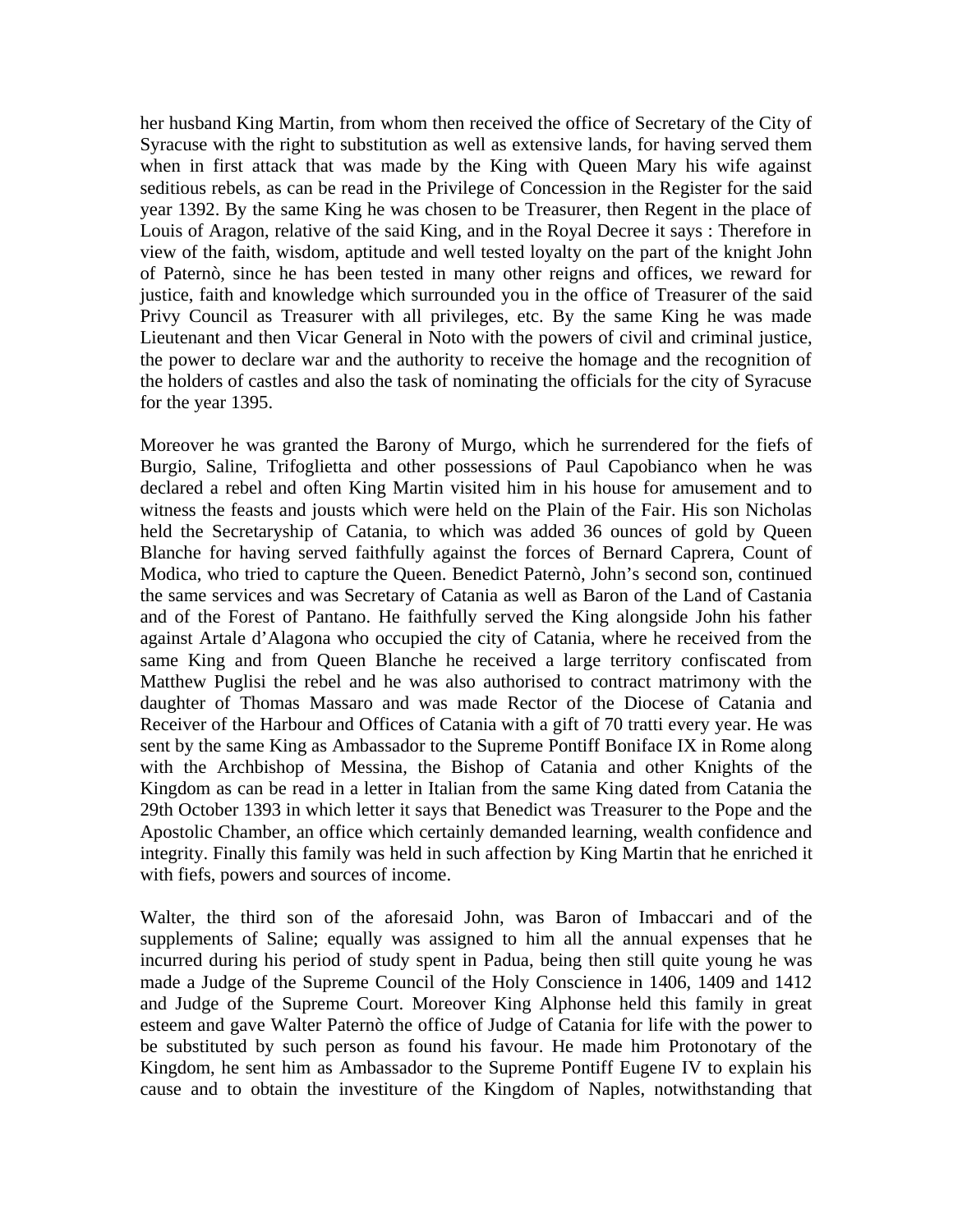prospered in those times the Abbot and Archbishop of Palermo Nicholas Tedesco, Anthony da Buerio, Ancorano Imola and others and he also served him personally in times of war, as can be read in a Privilege given in Gaeta on the 1st August 1442. King Alphonse conceded that Walter marry with donna Elisabeth Ventimiglia, the daughter of the Baron of Raugiovanni, first cousin of the Marquis of Gerace, don John Ventimiglia, a valiant knight, who brought about so many victories for King Alphonse in the Kingdom of Naples.

About Walter Fra' Matthew Selvagio published : There was also in Catania Lord Walter Paternò possessed of the most refined learning and conspicuous among the nobility. From the same King Alphonse he acquired as fiefs the supplements of Agrigento, Trapani and Sacca and other possessions.

Fra' Simon di Leontini writes on the genealogy of his own family that Nicholas the eldest son of John also had a son called John who was Chamberlain to King Alphonse and along with possession of the Castle of Noto he was given a further 113 ounces of income and in the act of donation the King said to him : For by the attentive services of the said John of Paternò knight and our Chamberlain and in our intention to give him greater graces and favours which we intend and wish as follows. He had another 70 ounces in perpetuity for the Secretaryship of Messina as well as other items, which were valued by the Royal Court as being worth 300 ounces of gold, which were to be given to John by Agresta the Treasurer of the Kingdom. Finally in view of his great wisdom he was chosen by the same King as Military Governor of the noble city of Messina to which position only the most noble and honest knights are raised.

Don Jaimes, or James of Peternò, was the son of John of Paternò. This gentleman was chosen by the same King Alphonse to be Abbot of the Monastery of St. Philip of Aggiro in 1445 and then to be Bishop of Malta and equally was elected by the Chapter to be Bishop of Catania; it can be read in the books of the Protonotary of the Kingdom for the year 1462 that Bishop don James beseeched the Viceroy lamenting that his predecessor James of Paternò had lent to Francesco Roza a book of the Epistles which had been written by St. Philip of Aggiro to the philosopher Seneca which had still not been returned to his monastery. Thus it is that there were two distinct Abbots of the said Monastery called James of Paternò, as also had been Anthony Paternò and also Bernardino in 1433 who in 1445 also became Bishop of Malta.

Another member of the family was don Camillo Abbot of Terrana who because of his many virtues and learning while still very young was elected Abbot in glorious memory of King Philip II in the year 1586. Today there is also don Thomas, brother of the Prince of Biscari, who together have founded a monastery on their own lands with the dedication to St. Joseph. And as for a member of this family who did not reach the rank of prelate or was illustrious in some other way, it would have sufficed to be noble and faithful to the King of Sicily in the person of the celebrated don John Paternò, son of Roderick; as a very young man still he was consecrated to the Venerable Religion of St. Benedict and for his many virtuous qualities he was generally loved by his monks and by the city of Catania. Thus he was chosen to be Vicar General of the Diocese, Prior and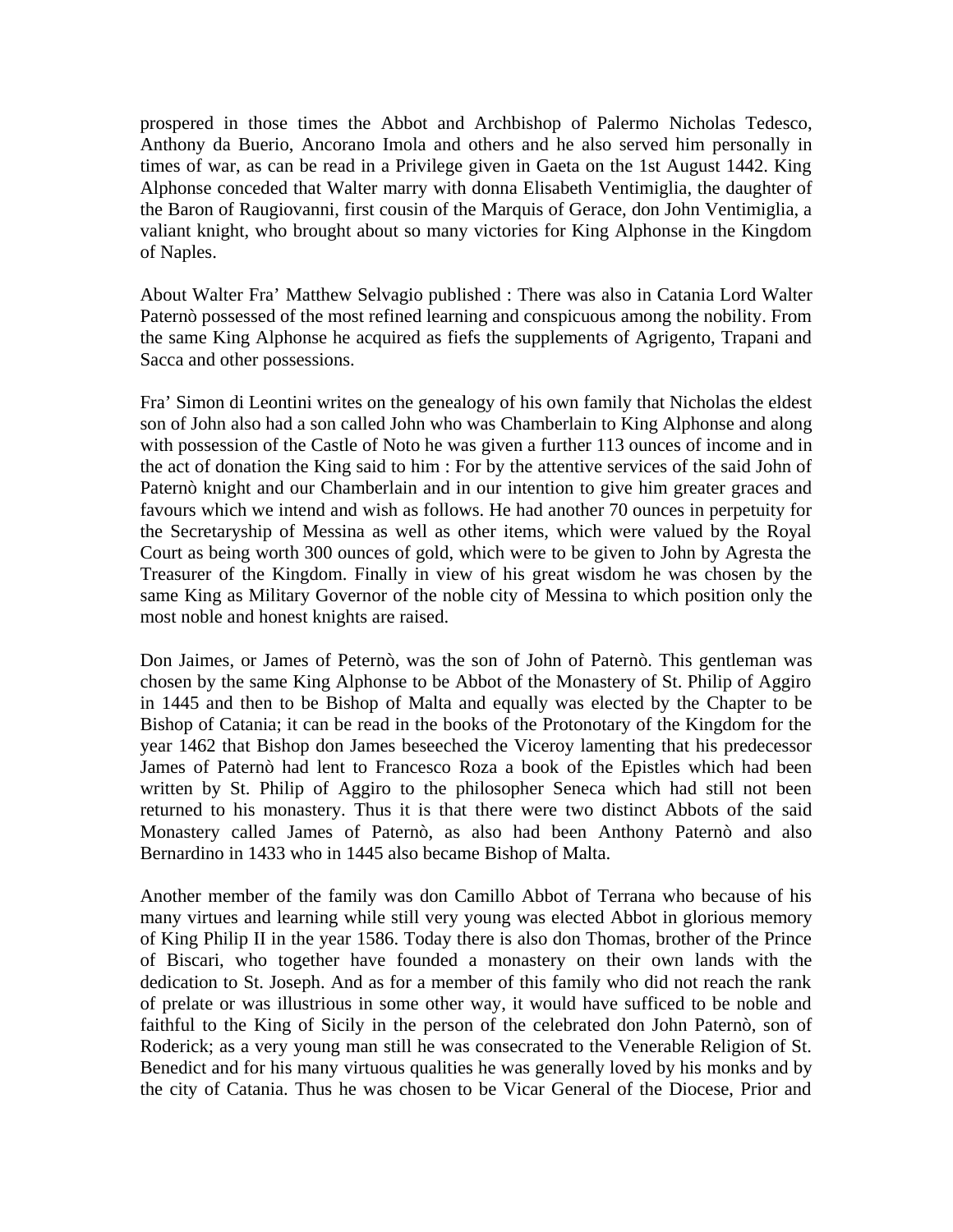Archdeacon of the Cathedral, Prior of St. Leo of Asaro, Abbot of St. Mary of Novaluce, Receiver of the Apostolic Chamber and finally Bishop of Malta. These various offices he exercised with such honesty and satisfaction that King Ferdinand the Catholic ordered him, with the consent of the Supreme Pontiff Sixtus IV, to exchange the Church of Malta for the Archbishopric of Palermo. From whom now held the See don Peter de Foix, Infante of Navarre and cousin of the same King, and he was chosen three times to be President of Sicily in the absence of the Viceroy in the years 1494, 1506 and jointly with the Count of Adernò in 1509, and originating from him may be read in the Pragmatics and Constitutions of the Kindom many ordinances, which are also notable with other heroic actions by John Luke La Barbera, Master Notary in the Royal Chancery. In the Cathedral he had erected that beautiful tabernacle and sacrarium of marble wherein reposes the Blessed Sacrament of the Eucharist; he embellished the Sanctuary, having it decorated with 42 marble statues of wonderful naturalness by the famous Antonello Caggini, on whom great praises are poured by Fazzello and Marolì. He added the Garden to the Archiepiscopal Palace, he restored and enlarged the Monastery of St. Mary of the Angels at Baida ansd a chapel erected by him in honour of St. John the Baptist took the name of St. John of Baida under Monte Aguzzo. He was compassionate with the poor, and gave generous alms to other charitable entities. He increased the jurisdiction of his Church and while he was about to travel to Rome, called by Pope Julius II to receive the red hat in view of his merits, he died on the 24th January of 1511 in the 80th year of his life.

John Francis Paternò Baron of Radusa was also a knight of great valour and experience in arms, he was the commander of a Company of Horsemen, under don Hugh of Cardona, and one day, in action against James Sanseverino who was waging war for France in the time of the Catholic King don Ferdinand, John Francis conducted himself with extraordinary courage such that he defeated him and vanquished the enemy's army. In 1511 he was ordered by the Military Governor and by the Commander of the Garrison which was in the fortress to Tripoli in Barbary with many companies of infantry and cavalry. In 1516 he was made Captain of Arms of War in Catania, a position at that time only awarded to the first Lords of the Kingdom. In 1508 he was given wide powers to pursue all bandits, with the authority to take independent action. Finding the city of Catania in great unrest following the death of King Ferdinand the Catholic, the Baron of Radusa had violent encounters with Jerome Guerrieri a powerful knight. Thus the Viceroy sent to him don Peter of Cardona, Count of Collesano, to resolve the differences and by the Emperor Charles V he was then entrusted with the office of Governor of the Island of Malta with Gozo against the Turkish forces, and he was appointed to many other offices. Charles Paternò held the office of Captain of the Island of Malta, at the behest of the said John Francis Paternò Baron of Radusa and from the same Emperor in 1520 he received the accolade of knighthood with the military belt in Aix-la-Chapelle by the sword of the Emperor Charlemagne.

From this Baron John Francis descends successively the current don Giacinto Paternò, Baron of Radusa, of Imbaccari, of the Land of Marabella, Knight of the Order of St. Peter of Alcantara, who married the daughter of the Marquis of Santa Croce, Regent at the Court of Spain, who was Page and then Counsellor to King Philip III of blessed memory.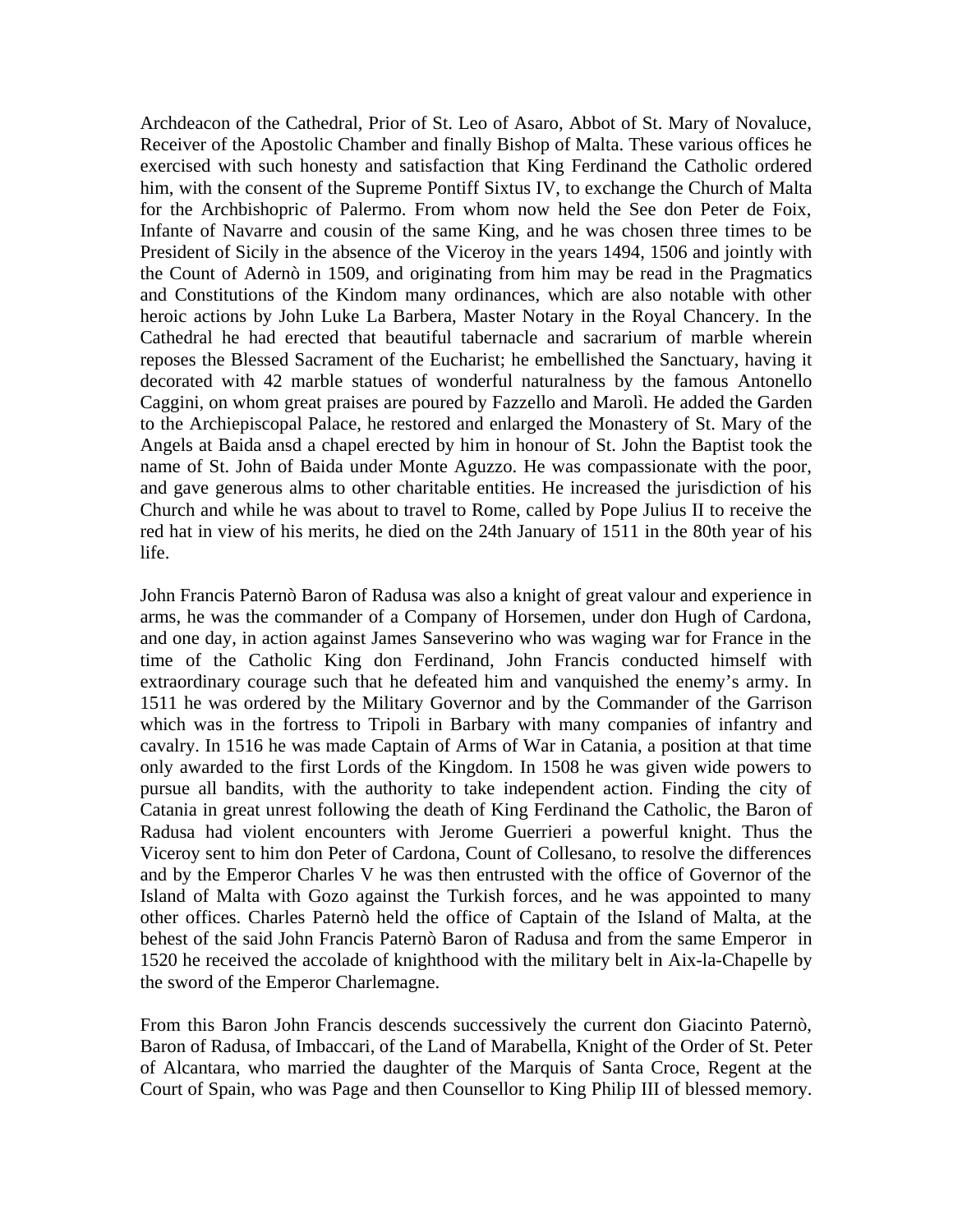Several times he was Captain of Arms and Commissioner General in the Vale of Noto and Demona, Banner-bearer General of the Cavalry in military service, Civil Governor and Captain of the city of Catania.

Also from this family was Alphonse, a knight of singular prudence and courage in arms, who was the first to raise the Imperial Standard above the fortress of Coletta and it was he who brought about, as they say, the surrender of that military base, for which he received various benefits from the Emperor, as may be sign in the Acts of the notary Antonino Merlino of the 12th August 1536.

Don Hugh Paternò was esteemed for being one of the most valiant swordsmen of Sicily and he served His Majesty with a Company of 500 arquebusiers and also had command over 100 infantry, from the Count of Suriano as Commanding Officer; he was in the thick of the action on the day of Lepanto with His Most Serene Highness Don John of Austria, and then was the Commanding Officer's Lieutenant for his courage and was charged to seek the surrender of the city of Iace, against the people commanded by don Lopes de Siglierua, because otherwise the inhabitants of Iace would have caused even greater damage to the Spanish soldiers. He was head of the Estate of the landowners together with the Mayor of Palermo in the general parliament of 1580 and then deputy of the Kingdom in 1588. He was Royal Receiver for many years in the Vale of Noto, Civil Governor and Captain of Catania many times. Of no lesser merits was don Prosper his brother, who has served His Majesty in many capacities. From the line therefore of these brothers descend the Barons of Piraino, of Santa Margarita, and of other fiefs.

Don Alvaro Paternò was very famous for his many virtues and wisdom, in judgement, in generosity, in his faith and his piety. Thus he was esteemed to be Father of his native city and in all the differences and disputes in which he intervened he resolved all matters with authority and equally he set up all the Statutes and Customs of the Senate. Having been asked by King Ferdinand the Catholic to give up a great horse which he owned he did so gladly and the King thanked him for this with many courteous words, ordering by means of letters which he exchanged with the Viceroy don Raymond of Cardona to participate in important business on behalf of the Crown and equally Queen Isabel thanked him for having lodged her servants and members of the Royal Family in his house. Finally he was greatly esteemed for his many virtues and Matthew Selvaggio said of him that he was called to Rome by Pope Leo X to be made a Senator of Rome, but he was prevented by his advanced age.

Father Ferdinand Paternò of the Society of Jesus was held in great consideration by the world who, during the life of the Founder St. Ignatius, entered the Society together with a brother of his called Eustace and from the begining showed such wisdom of virtue and intelligence that he was sent to Rome to be a pupil of that famous Dr. Don Francis Toledo, who was later made a Cardinal, by whom he was especially loved for the progress he made in all aspects of knowledge. He professed the four Vows, was Rector of various Colleges and Prefect of the House of the Professed in Palermo, he was chosen twice by the Provincial Congregation to go to Rome as Procurator to deal in most serious business with the General and his was also sent by the Society to the Court of King Philip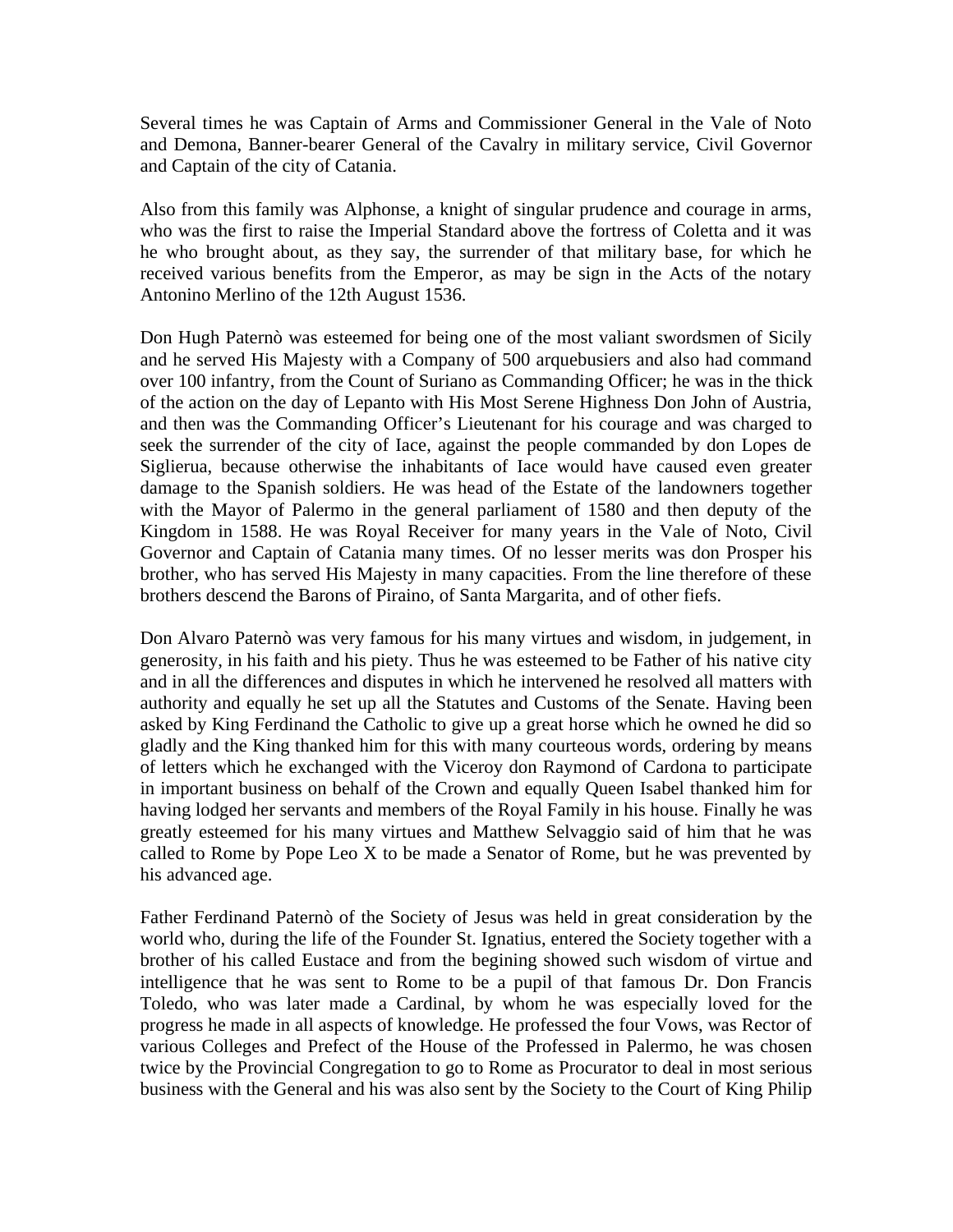II where, as well as having obtained from the King the rich Abbey of St. Mark of the Grotto for the College in Palermo, he also took charge of Bl. John Aloysius Gonzaga the eldest son of the Marquis of Castiglione; Virgil Cepari tells in his Life of Bl. Aloysius that on the day of Her Assumption the Blessed Virgin spoke clearly and distinctly to young Aloysius and told him that straight away he was to reveal his vocation to Fr. Ferdinand in order to be guided by him, and instructed as to how he should proceed. Fr. Ferdinand preached many times before the King and heard the confession of the Queen and made other wonderful advances.

Dr. John Thomas Paternò, great-nephew of Archbishop John, was a Judge of the Supreme Court in 1516 at the time of the revolutions in the Kingdom when the common people had chased out of Palermo the Viceroy don Hugh of Moncada, attacked the Royal Palace, and killed John Thomas among others, with such rage and cruelty that the spectacle was worthy of pity, since the rebels stripped him and threw him naked from the windows on the points of their swords and pikes along with Blasco Lanza, at the same time also a Judge of the Supreme Court, for their great zeal in the enactment of Justice and as a spokesman for the royal authority, and with their hands always resolutely opposed to conspiracy, as ordered John Luke Squarcialupo. Thus the Most Serene Emperor Charles compensated them for the harm that their sons suffered from the upset which deprived them of life, in a decree the same Emperor said : Charles, etc., His Most Catholic Majesty, since they have cruelly killed our judge and left us desolate in our spirit we wish to do as much as possible to relieve the damage to the family. And then he adds : In view of the egregious virtues of his character, neither by silence nor permitting empty retribution, we see fit in view of his many services and …..

John Philip Paternò also a Judge of the Supreme Court had better luck, benefiting from many offices, including that of Vicar General of the whole Kingdom on several occasions. He wrote a learned Commentary on the Apostolic Bull of Nicholas V, that was printed by Dr. Peter di Gregorio, with other commentaries by famous Doctors: some comments on the Rite and Capitals of the Kingdom, already indicated by Dr. Marcello Conversano Leontino.

In our own times Don Vincent has flourished given the fame of his talent, the Fiscal Advocate of Catania, and then Judge of the Supreme Court in the time of the Duke of Albuquerque, by whom he was greatly esteemed. Of recent memory there is also Canon don John Baptist Paternò, Prior of the Cathedral of Catania and almost permanently Vicar General, as well as Visitor of the Diocese in every vacancy of the See, for his zeal and his virtue he was greatly esteemed by Prince Emanuel Philibert, who nominated him for the selection of bishops and judges of the Kingdom.

I shall pass over the baronies and fiefs that have been owned by this family at various times, as well as their marriages and relationships which they have contracted with almost every noble family of the Kingdom; but since this would be in itself a very long document, I shall merely say that in all truth it can be stated that the family of Paternò is today one of the widest and most numerous of the Kingdom : thus in the city of Catania alone there can be counted fully 25 or 30 heads of house who represent branches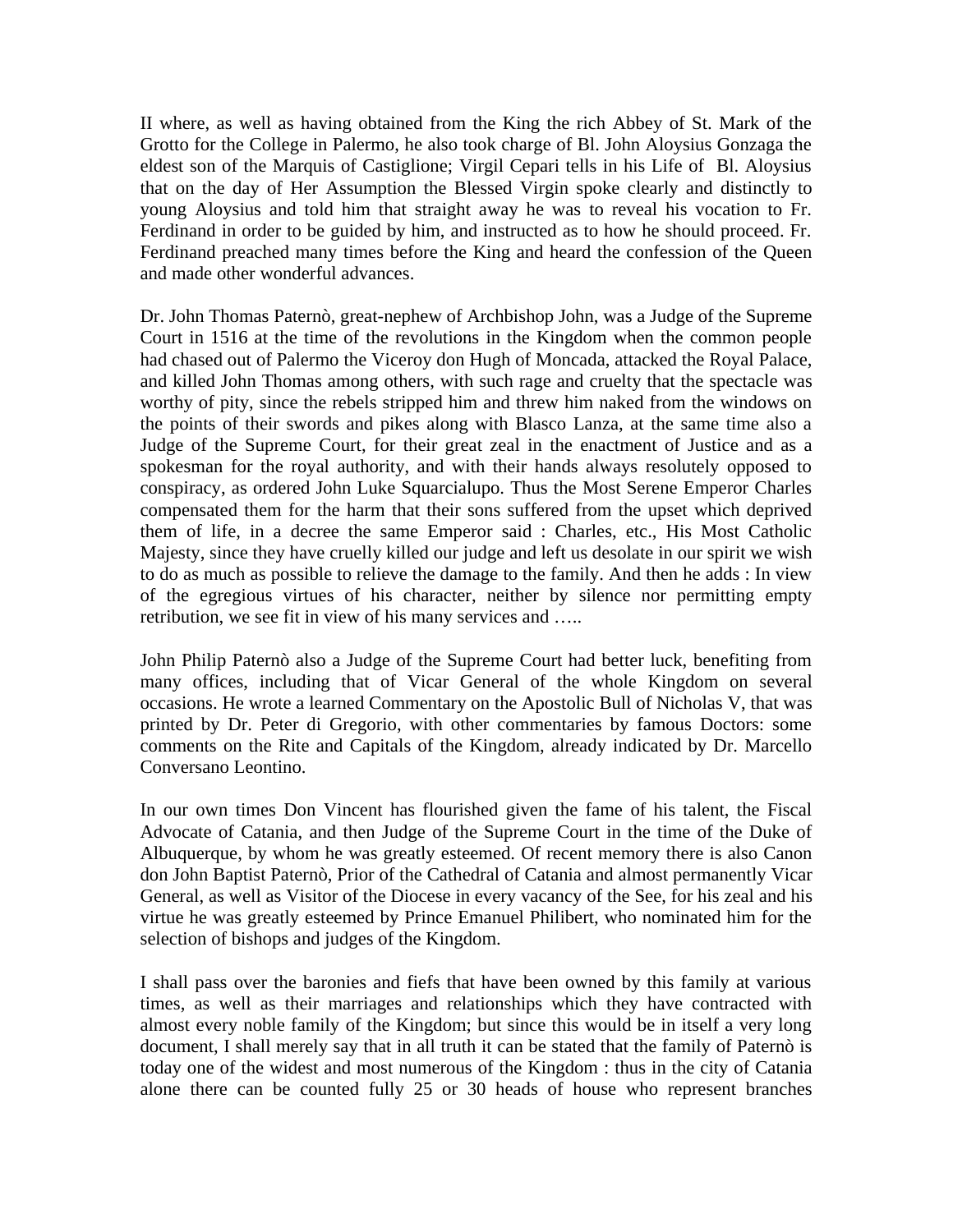descended from the one source. They have contracted marriages with all the families of Sicily, at all times as has been said above and as is clear from the Notarial Archives and on the matter of matrimonial contracts it would be easier to take note of whatever family of the most important in Sicily with which they had not clearly been related, rather than list all the various house with which they have been allied and which have received one or more quarters of the family of Paternò.

Of territories, fiefs and baronies that it has possessed at various times or which it at present possesses, we find in the Royal Chancery, in the Office of the Protonotary and in public deeds, that until now this family has possessed five territories of vassaldom, and a good forty eight fiefs and baronies with civil and criminal justice. The first of these to have taken the title of Prince was don Agato on the ancient vassaldom of Biscari, at one stage a barony of the family Castelli of Catania, who lives nobly and with much wisdom and has been many times Captain and Civil Governor of his native city and from Cardinal Doria as President of the Kingdom he received the office of Vicar General for the Vale of Noto, with sweeping powers, and the same also from don Francis di Mello the Viceroy, who entrusted to him the establishment of peace between the Bishop of Catania and the first Canons of the Cathedral Chapter, acting therein with great wisdom alongside all his brothers in the events following the popular unrest in Catania in 1647, for which he was much caught up and involved in works he and his son that valiant Knight don Horace Paternò; who in many important matters of the Kingdom was always charged by the Lord Duke of Feria the Viceroy, by whom he was mandated to be nominated as Treasurer of the Kingdom and he enjoyed the reputation of being the foremost player of chess of his day; as his narrated by don Peter Carrera in his book on the game of chess, book I. c. 12, fol. 91, having beaten at the said game Paul Boi of Syracuse, the world champion, who had played before the crowned heads of Europe. Finally the descendants of this don Horace are now called Paternò Castelli through the mother of the Baron of Biscari, who came from the most noble family of Castelli, whose origin and great deeds I have recounted in the first part of my Theatre. Finally these two families have always been the most loyal supporters of the Most Serene Kings, their Patrons, and of their Ministers, and have on all occasions to risk life and limb. But it was among the Knights of Malta that was renowned Fra' Francis Paternò who was admitted in 1597 and Fra' Blasco Paternò of Caltagirone in 1632 and other noblemen of the same family who lived equally in all the splendour of the true Nobility.

## VOLUME I (pp. 248-252)

## OF THE FAMILY CASTELLI

The family Castelli was so prodigious in Italy that the excellence of its nobility was found throughout its provinces and its major cities; its origin was most ancient as Lords of the County of Terni and of other castles in Lombardy, from the dominion of which they took their name of Castelli, thus Lords of Castelli. The Princes Narinesi were of the same house, one of whom was Rainier Castelli who along with others of his family was a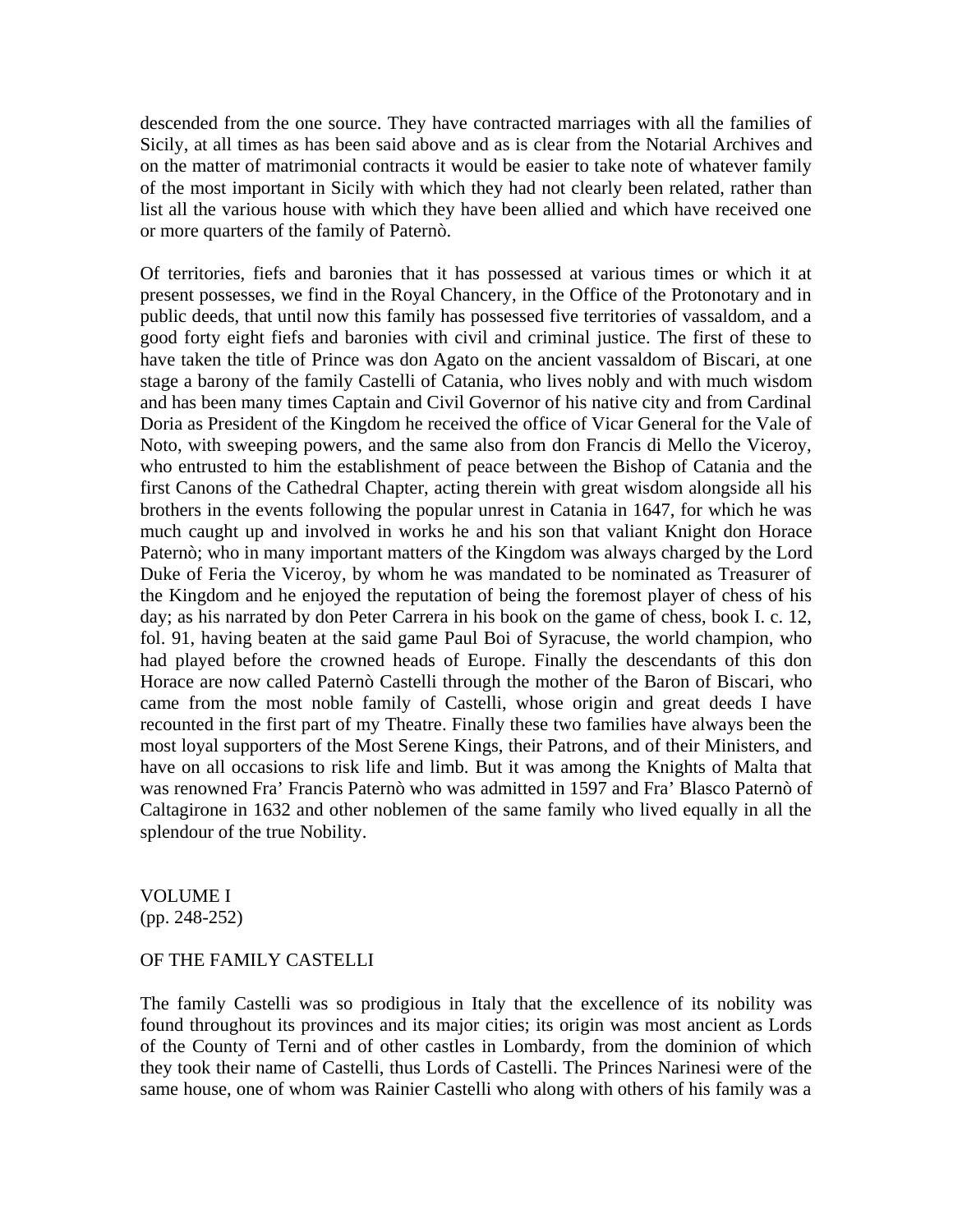supporter of the party of the Church and opposed Beringar King of Italy the prime enemy of the Holy Church, and was obliged to flee from Terni to escape the wrath of the tyrant, as a result of which that city was destroyed in 650 and for these reasons he went to live in Lombardy together with his son Albert.

The latter married one of the principal baronesses of that region and fixed his residence there and a little later in 991 in Persicheta towards Modena he purchased 800 acres of land complete with the farms on it and the ihabitants to be found there from John the Cassinese Abbot, over which lordship he and his sons were made Counts by the Emperor Otto III, with the title of Count of Persicheta. The Cardinal of Ostia tells of this concession of the aforesaid country of Persicheta (as he says) in ch.57 of bk.1 :

He made this little book by Albert Castelli son of Rainier of certain farms of this monastery etc.

This knight swore to remain in those parts not only the rank of Roman knight, but also the Rites and Laws of Rome, and in the same country he raised many children among whom his inheritance was divided after his death which they had among them the city of Terni and the region of Nerina just as in in the Abruzzi adjacent to it and in particular they transferred from it 400 measures of land in Papiniano.

From these sons therefore issued many valiant and lucky knights, in the career of arms just as in that of justice. Also due to certain circumstaces originated from them Counts Castelli in Lombardy just as in other provinces of Italy.

Valerian and Mars Castelli were very famous and notable for their birth and their courage and they participated in the peace after 1183 in the city of Constance between Emperor Frederick Barbarossa and various of the principal cities of Lombardy. Under the same Benedict Castelli also came to prominence as Lord of Persicheta and Count with great power, acquiring distinguished jurisdictions in Valleluna in Friuli.

Count Robba Castelli, led by the people of Milan for their Captain General against the same Emperor in order to prevent his passage over the bridge at Abdua, left eternal memory of his bravery.

Perricone Castelli was elected by the populace of Bolgna as its Captain General in 1188 for the purpose of the Crusade to the Holy Land; he left his family in Bologna, thus famous and noble in that city, just as the histories are full of his courage and to this day may be found many distinguished legal deeds of his in that city, whereby its principal families allied with his, but also with other of the most noble houses of Italy, always bearing as arms a silver castle on a field of blue amid three gold lilies, which are the arms common to the Lords Malvezzi and many other principal families of that city and as a crest above the shield a hairy giant with a staff in his right hand and a French motto thus "Sans Douter" that is to say "Never Doubting" and in his left hand a shield, the upper dexter quarter and lower sinister quarter of which are white waves on a blue field and in the other two quarters a white column on the same field joined in the middle.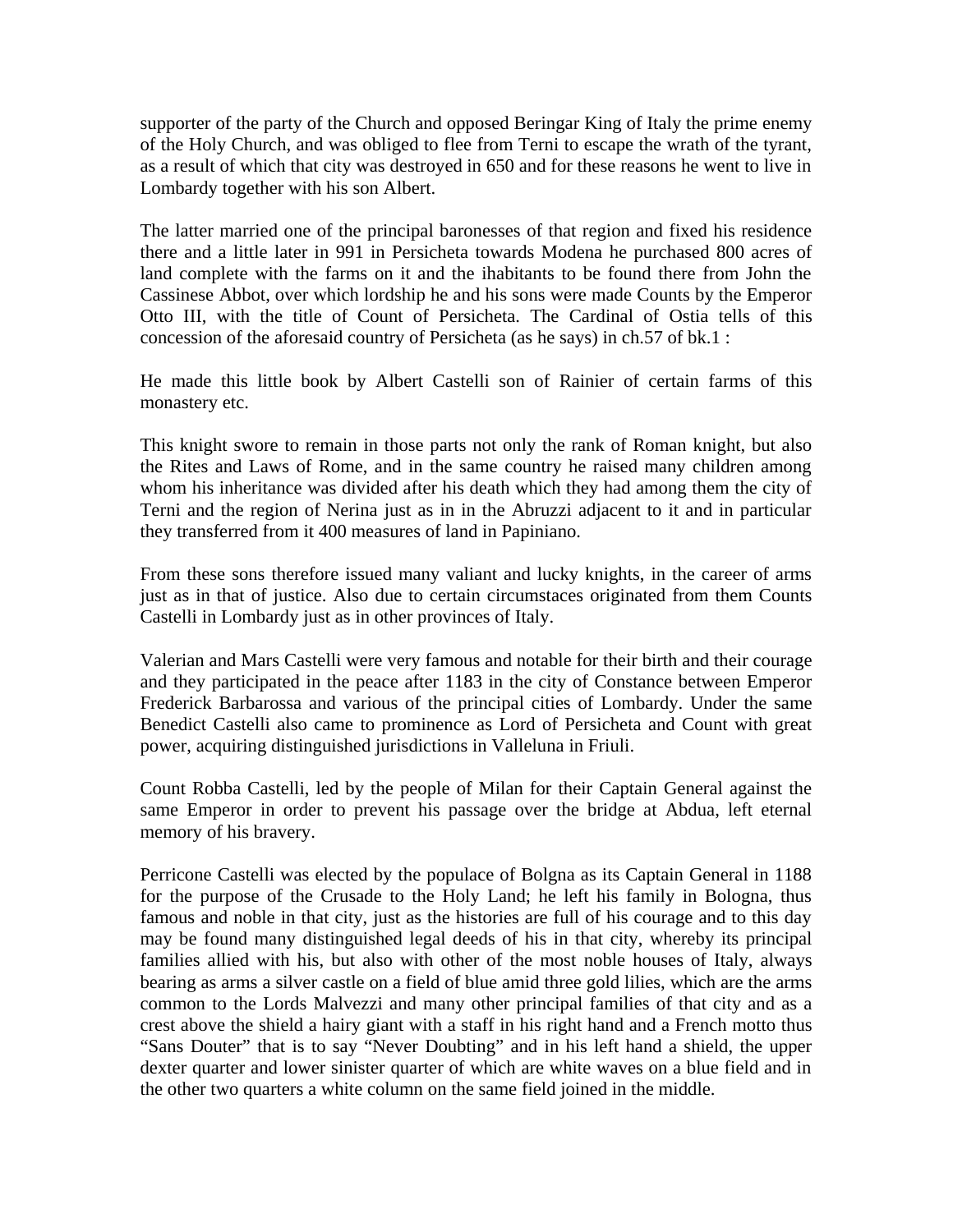It appears to me superfluous to relate the distinguished men of Bologna who came from this house, while Zazzara and other genealogists make ample mention of them; I shall rather say four lines or so on the family Castelli of Modena which derives from the same of Bologna.

Caruolino Castelli remained in Modena during the wars between the inhabitants of Bologna and Modena in 1249 during which he was held prisoner by the Modenesi and with whom he was subsequently reconciled. He remained in that city and nobly settled his family of Castelli which was the origin of many distinguished men.

The aforesaid Benedict Castelli also established his family in Treviggi and in the city of Belluno and he was Captain of Milan against the aforesaid Emperor Frederick and there this most illustrious family produced many famous men, but it would be outside my remit to sing their praises.

It also had most illustrious beginnings in Genoa the famous city of Liguria and following which, as Nicholas Gentile Sessarego says in his book which he wrote on the families of Castelli and Avvocati, generally using these words.

The city of Genoa knows no greater nobility nor antiquity among its citizens than the Castella and the Avvocati of whom there is over 500 years of memory, which at about the same time that the whole city was in two factions they carried it with them, the whole state, and because the chroniclers of Genoa are full of their praises we shall only say that they bore as a device the silver castle on a field of red, in consideration of that family in Umbria, when they were split into the two factions of Guelphs and Ghibellines, raising also as their crest a gold lily, and I shall finish by what words Alfonso Giaccone says when dealing with the arms of the Castelli.

The family of Castelli now extinct was ancient, if not very ancient, and passed into the Giustiniani and Grimaldi.

Fulk Castelli descendant of the Castelli of Genoa was elected Doge of the Republic of Milan in 1206, and then married in that city a lady from the family of Castelli of Milan which was extinguished in her, which had had its origins in the ancient source of Terni were it had acquired much rich incomes and goods, thus renewing in that country the house of Castelli.

We also wish to say that it descended from that Count Robba Castelli mentioned above who was chosen to be Captain General of Milan in1158, no less famous was Gerald Castelli who in 1230 effected wondrous deeds of valour against the enemies of Otto and Matthew Visconti.

Gilbert Castelli is celebrated for the peace which ensued in Milan in 1258 between the nobles and the common people; and Anselm Castelli was a famous knight. Richard Lord of Belasio and other Castelli. Mariano was Keeper of the City Gates of Piacenza in 1275.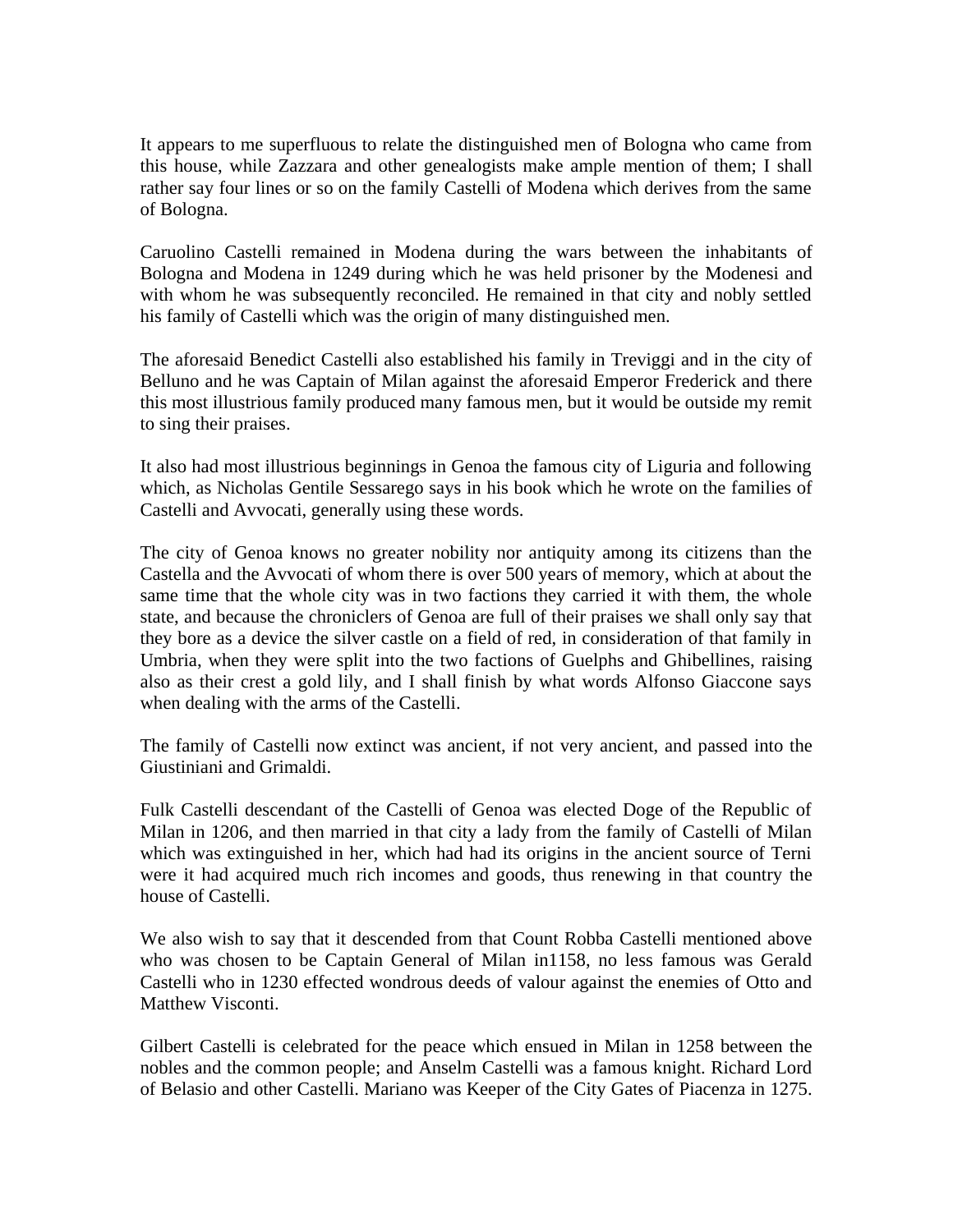Gerald Castelli II was mayor of Vercelli in 1286. Robba II came to prominence also in 1270. Similarly Godfrey who for his virtues was no less loved by the Visconti. Daniel served Louis of Anjou in the office of Captain against Ladislas King of Naples. Thomas was one of the most illustrious Captains of his time and one of the fourteen Captains of the Cavalry of the Rose and many other knights of note were born to this family and who are mentioned by many authors.

In order not to become longwinded I leave to one side the Castelli of Tuscany and of Rome, who are amply narrated along with their glories by the aforesaid author Zazzara among the families of Italy, and continuing with my thread I shall pass to that of Sicily which is in no way inferior to any other of the aforesaid in Italy.

I say therefore that we find the family of Castelli to be very ancient and noble in the city of Catania, right from the times of the Norman Princes, by whom they received for their services diverse fiefs and jurisdictions and in the course of time the Barony of the Land of Biscari, which today is a Principality of the family of Paternò Castelli.

Under the Norman kings Conrad Castelli rose to fame as a valiant knight, who was entrusted by King Roger in many serious matters, including the government of the city of Catania,, as also was Andreasso and Berlinger his sons who governed under King William the Good the area anciently called Bruti, but today Calabria on the other side of the Straits.

Andreasso was father to John and Nicholas. John remained in Catania and Nicholas married in Messina where he nobly established his family and both lived in the reigns of King Peter I and Frederick II.

From Nicholas who was married in Messina were born Matthew and Peregrine Castelli, who were exiled from Messina by the Emperor Henry VI. Matthew was father to Santoro, whose son was also Matthew who was father to another Santoro who married Marina the daughter of John Loria, the relative of Roger Loria the High Admiral of the Kingdom; thus in his wife's dowry he acquired the fiefs of Machnesi and Cacini, that were later taken from him by King Frederick III because of his rebellion and granted by the said King to Frederick di Tavola, a gentleman from Messina, Treasurer of the Royal Patrimony in 1360, but then the aforesaid Marina with Ronald Castelli her son appearing before the King they obtained the restoration of the said fiefs in 1367; but Ronald was succeeded by Anthony and John his sons in 1416 who died both without male heirs, thus they were succeeded by the sons of their uncle Mark Castelli.

To the abovementioned John in Catania were born Nicholas, Andrew and Conrad, who all became Barons of great renown, thus Nicholas had from King Frederick III for services rendered 33 ounces of income as Bailiff of Syracuse in 1367, similarly Andrew his brother had by way of a Royal gift some fiefs in 1371 and from King Peter II in 1340 50 ounces of income in fief from the taxes of Piazza.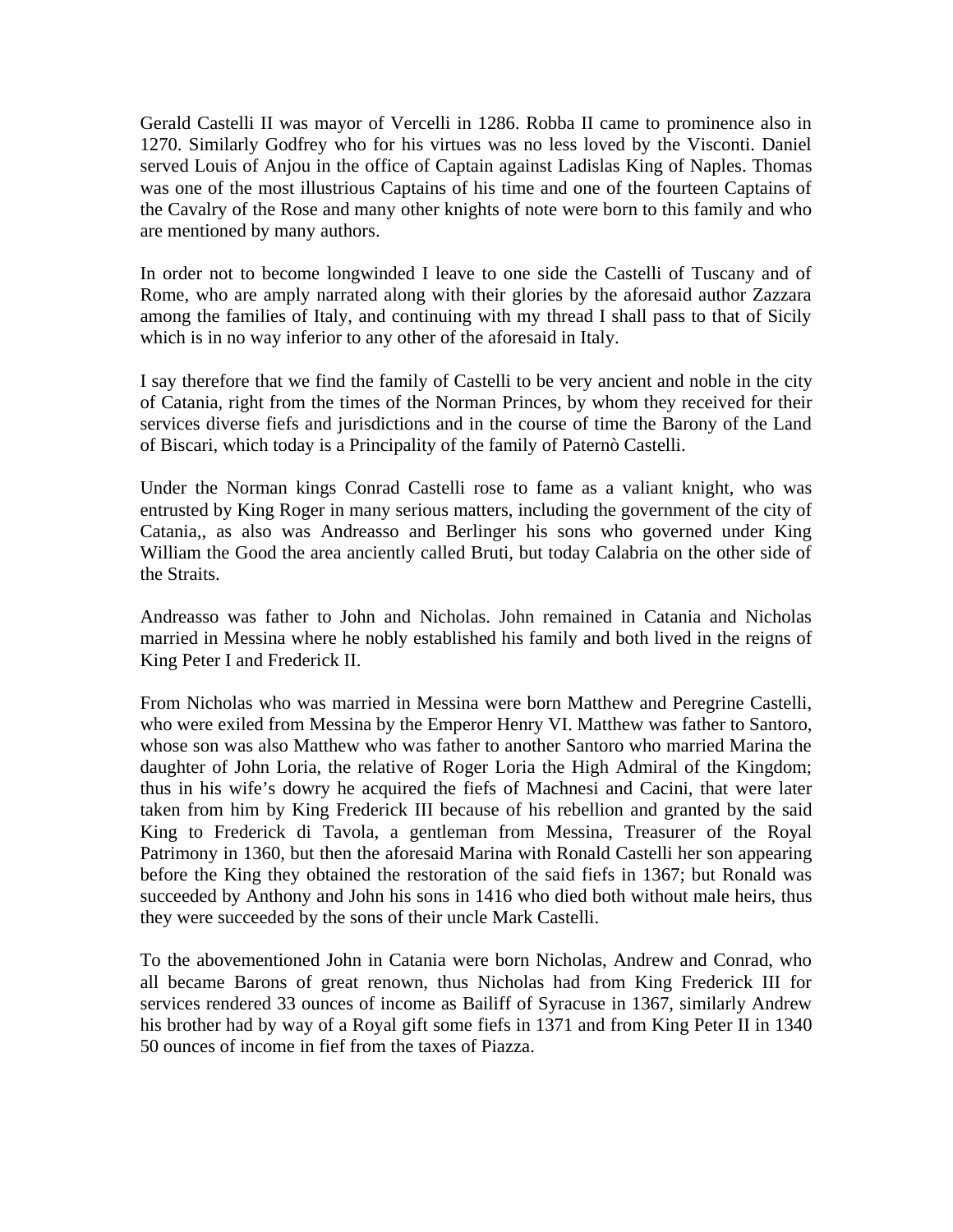Conrad obtained from the same King another 34 ounces of income in fief in the aforesaid year of 1340 from the Port and income from Avola, the Tunny Fields of Orsa from King Louis in 1343 and from King Martin the fief of Monte de' Miti in 1397; he was Treasurer of the Kingdom and held many other of the highest offices in which he was succeeded by his son Ronald a knight of renown in 1366.

Equally to the same city in the reign of King Alphonse came from Pisa another family called Castelli, together with Galetti, and other Pisan families, from which descends the family still existing, brought to fame by Dr. John Dominic and John Baptist, who were both of them many times Judges of the Court Martial and of the Supreme Court but descended from John Baptists descend those living today nobly in Messina; his sons were Bartholomew, highly qualified in Medicine, his brother John Baptist, also a Judge of the Court Martial and also a Judge of the Supreme Court. They were nephews of Placid Castelli who in his lifetime held the same offices.

The aforesaid Anthony was Counsellor to King Alphonse from whom he received many buildings, a vineyard and the revenue from a tax on the wine from the city of Catania in the year 1425.

Peter, or rather Anthony Peter Castelli married Beatrice Barresi the daughter of Anthony Baron of Militello in the Vale of Noto and thus acquired in fief 80 ounces of income from Caltagirone.

The abovementioned Conrad also possessed the fief of Baroni, which had been granted by the Rector of the Hospital in Catani; and his brother Anthony also the fiefs of Marineo, Lalia, Passaneto and Belmonte with the fiefs of Poggi di Paternò. This family also acquired the hamlet of Biscari, which belonged in ancient times to Roger la Lamia Leontino, which because of his treason was granted by King Martin to Dr. James Serra, after whose death without legitimate heirs, the same King gave it to Nicholas Castagna, at that time Treasurer of the Kingdom, who in turn sold it to Matthew Mazzone of Caltagirone for one hundred and twenty five ounces, who resold it to Bernard Caprera Count of Modica, from whose possession Anthony Castelli recovered it through Constance la Lamia his mother, who was succeeded by Conrad his son, whose own son William Raymond was Treasurer and also Captain of Catania in 1476.

The latter was father to John who succeeded to the same Barony in 1495 and was chosen by the Catholic King to be Treasurer of the Tribunal of the Royal Patrimony and his brother Anthony Peter held the office of Secretary of the city of Catania.

As part of a dowry the said William Raymond had the fiefs of Favarotta and Catalfaro, which had belonged to Roger Passaneto that because of his rebellion were given by King Martin I to Peter Moresino a gentleman from Venice in 1393, who sold them to Philip Viperano for three hundred ounces in 1408 to whom succeeded Michael Viperano his son a knight under King Alphonse in 1453, who was followed by his own son Philip in 1455, who died without leaving male children, so he was succeeded by Isabel his daughter, wife at the time of the aforesaid William Raymond Castelli who was invested in them in 1516.